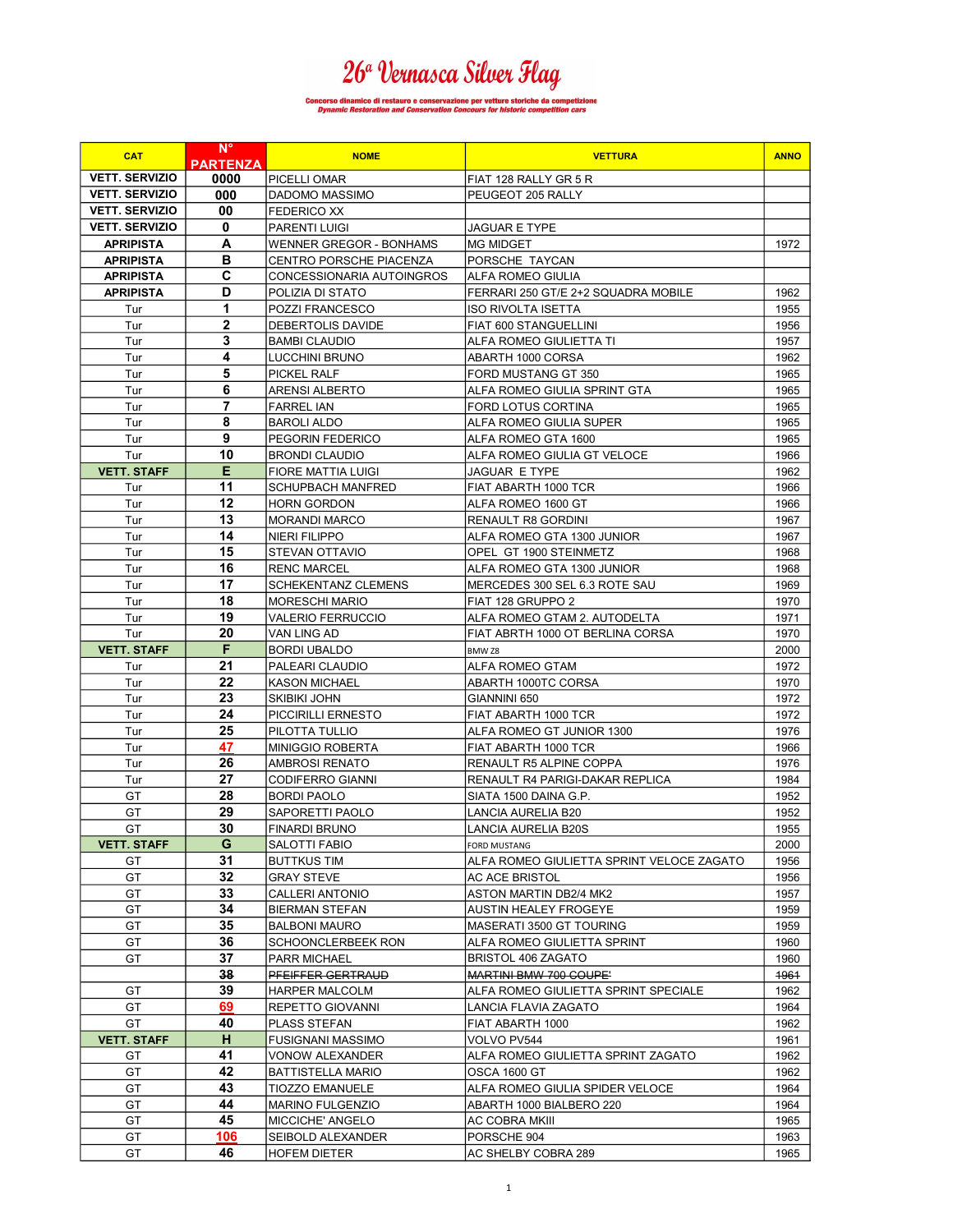# 26ª Vernasca Silver Flag

## ncorso dinamico di restauro e conservazione per vetture storiche da competizione<br>Dynamic Restoration and Conservation Concours for historic competition cars

| <b>CAT</b>         | $N^{\circ}$<br><b>PARTENZA</b> | <b>NOME</b>                                  | <b>VETTURA</b>                         | <b>ANNO</b>  |
|--------------------|--------------------------------|----------------------------------------------|----------------------------------------|--------------|
| GT                 | 48                             | <b>CIANFONI CRISTIANO</b>                    | LANCIA FULVIA COUPE' RALLYE 1,3 HF     | 1967         |
| GT                 | 49                             | <b>STUDER LORENZO</b>                        | CHEVROLET CORVETTE STINRAY 427         | 1966         |
| GT                 | 50                             | <b>KUPPERS ARTHUS</b>                        | LANCIA FULVIA SPORT COMPETIZIONE       | 1968         |
| <b>VETT. STAFF</b> | н                              | <b>PAUSIN FERRUCCIO</b>                      | <b>MORGAN PLUS 4</b>                   | 1986         |
| GT                 | 51                             | MAZZOTTO PAOLO                               | LANCIA FULVIA COUPE' RALLY S PROTOTIPO | 1969         |
| GT                 | 52                             | KIDSTON SIMON                                | <b>ALFA ROMEO TZ2</b>                  | 1966         |
| GT                 | 53                             | FORTUNA NICOLA                               | LANCIA FULVIA SPORT COMPETIZIONE       | 1968         |
| GT                 | 54                             | MAGNI MASSIMO                                | LANCIA FULVIA RALLYE 1,6 HF            | 1969         |
| GT                 | 55                             | <b>BORDI EUGENIO</b>                         | ABARTH FRANCIS LOMBARDI 1300 SCORPIONE | 1969         |
|                    | 56                             |                                              |                                        |              |
| GT                 |                                | DE VIRGILIO GIOVANNI                         | LANCIA FULVIA SPORT COMPETIZIONE       | 1968         |
| GT                 | 57                             | <b>ERNZER JUERGEN</b>                        | PORSCHE 914/6 GT                       | 1969         |
| GT                 | 58                             | ONORI GIORGIO                                | LANCIA FULVIA HF 1600 RALLYE           | 1969         |
| GT                 | 59                             | <b>MILNES TIMOTHY</b>                        | FIAT FRANCIS LOMBARDI 1000 GRAND PRIX  | 1970         |
| GT                 | 60                             | <b>BATTIATO ENZO</b>                         | LANCIA FULVIA HF 1600 RALLYE           | 1972         |
| <b>VETT. STAFF</b> | L                              | <b>GALBUSERA ROBERTA</b>                     | FERRARI 208 GTS TURBO                  | 1987         |
| GT                 | 61                             | <b>TURRISI DANIELE</b>                       | PORSCHE 911 RS EX TOUR DE FRANCE       | 1972         |
| GT                 | 62                             | <b>COLLO EMANUELE</b>                        | BMW 3.0 CSL                            | 1972         |
| GT                 | 63                             | ROCHER CYRILLE                               | PORSCHE 911 RS                         | 1972         |
| GT                 | 64                             | DEBRUNNER JEAN CLUDE                         | GINETTA G15                            | 1973         |
| GT                 | 65                             | <b>MAGNANI MARCO</b>                         | LANCIA STRATOS GR.4                    | 1976         |
| GT                 | 66                             | DAZZAN ALESSANDRO                            | PORSCHE 911 RSR 3.0                    | 1976         |
| GT                 | 67                             | SNJDEWIND ALEXANDER                          | <b>TRIUMPH VITESSE</b>                 |              |
| Sport              | 68                             | KURTH WOLFGANG                               | FIAT 1100 S TESTADORO RIEVOCAZIONE     | 1950         |
| Sport              | 70                             | CASELLA PAOLO                                | FERRARI 166 MM                         | 1950         |
| <b>VETT. STAFF</b> | M                              | <b>GALBUSERA AURELIO</b>                     | FERRARI 208 GTS TURBO                  | 1987         |
| Sport              | 71                             | <b>MANN PETER</b>                            | FRAZER NASH LE MANS REP                | 1952         |
| Sport              | 72                             | <b>CRIPPA ROBERTO</b>                        | FERRARI 340 MM                         | 1953         |
| Sport              | 73                             | <b>GOLFIERI CESARE</b>                       | MASERATI A6GCS SPORT 2000              | 1955         |
| Sport              | 74                             | <b>COMELLI EMILIO</b>                        | FERRARI 857 S                          | 1955         |
| Sport              | 75                             | <b>ADAMOLI FRANCO</b>                        | O.S.C.A. F.LLI MASERATI 187S           | 1957         |
| Sport              | 76                             | STRATA LUIGI                                 | LOTUS ELEVEN LE MANS                   | 1956         |
| Sport              | 77                             | PONTIROLI ANGELO                             | ELVA MK1/B                             | 1957         |
| Sport              | 78                             | <b>GATTI STEFANO</b>                         | LOTUS ELEVEN LE MANS                   | 1956         |
| Sport              | 79                             | ROMANO GIOVANNA                              | <b>MG PLAYFORD</b>                     | 1958         |
| Sport              | 80                             | BETTATI MASSIMO                              | LOTUS 15                               | 1958         |
| <b>VETT. STAFF</b> | N                              | <b>PIVA MICHELE</b>                          | ALFA ROMEO 4C                          | 2017         |
| Sport              | 81                             | VIGNOLA GIANLUIGI                            | <b>RELIANT MISTRAL MK2</b>             | 1961         |
| Prot.              | 82                             | LEUTRHARDT PETER                             | SAUBER C2/001                          | 1971         |
| Prot.              | 83                             | <b>MARCHI GIORGIO</b>                        | <b>GENIE HUFAKER MK10</b>              | 1964         |
| Prot.              | 84                             | RASCHER FADRI MATIO                          | FORD GT40 SUPERFOMANCE                 | 1965         |
| Prot.              | 85                             | <b>GALIOTTO PAOLO</b>                        | ATTILA MK7 SPORT CAN AM                | 1965         |
| Prot.              | 86                             | SECHY LEDISLAO GIORGIO                       | SERENISSIMA JET COMPETIZIONE           | 1965         |
| Prot.              | 87                             | <b>SCULCO ANDREA</b>                         | WOLVERINE LD65 CAN AM                  | 1965         |
| Prot.              | 88                             | RUSSO FULVIO                                 | PORSCHE 906                            | 1966         |
| Prot.              | 89                             | REBMANN MARINO                               | MC LAREN M1C CAN AM                    | 1967         |
| Prot.              | 90                             | <b>BECKER BERND</b>                          | PORSCHE 910                            | 1967         |
| <b>VETT. STAFF</b> | $\mathbf{o}$                   | SAGUATTI ALESSANDRO                          | PORSCHE 911 SC TARGA 3000              | 1978         |
| Prot.              | 91                             |                                              | ABARTH 1000SP                          | 1966         |
|                    | 92                             | HOFER MICHAEL<br>MUZJ DI FONTECCHIO EMANUELE | LOLA T70 MK3 GT                        |              |
| Prot.              |                                |                                              |                                        | 1967         |
| Prot.              | 93                             | WINTOCH HERBERT<br>MAGNONE ANGELO            | ABARTH 1000 SP                         | 1968<br>1968 |
| Prot.              | 94                             |                                              | ABARTH SE 010 2000 SPORT               |              |
| Prot.              | 95                             | HOFER EGON                                   | FERRARI 212 (FRAME AND BODY)           | 1968         |
| Prot.              | 96                             | RAMASCO ANDREA                               | ABARTH SPORT SE 021 2000I              | 1971         |
| Prot.              | 97                             | RAMASCO LORENZO                              | ABARTH SPORT SE 014 2000I              | 1971         |
| Prot.              | 98                             | <b>BUGANZA GIOVANNI</b>                      | CHEVRON B16                            | 1970         |
| Prot.              | 99                             | SCHAR KUNO                                   | <b>ABARTH 2000 SE021</b>               | 1971         |
| <b>VETT. STAFF</b> | P                              | FORTUNA SEBASTIEN                            | PORSCHE 997GT3 CUP EVO II              | 2007         |
| Prot.              | 100                            | <b>SBRILLI MAURIZIO</b>                      | CHEVRON B23                            | 1973         |
| Prot.              | 101                            | MINIGGIO ANGELO                              | ABARTH SE027                           | 1974         |
| Prot.              | 102                            | <b>BRUNN SIGGI SIEGFRID</b>                  | PORSCHE 908 -03                        | 1971         |
| Prot.              | 103                            | BAROLI ALDO                                  | OSELLA ABARTH PA 01                    | 1972         |